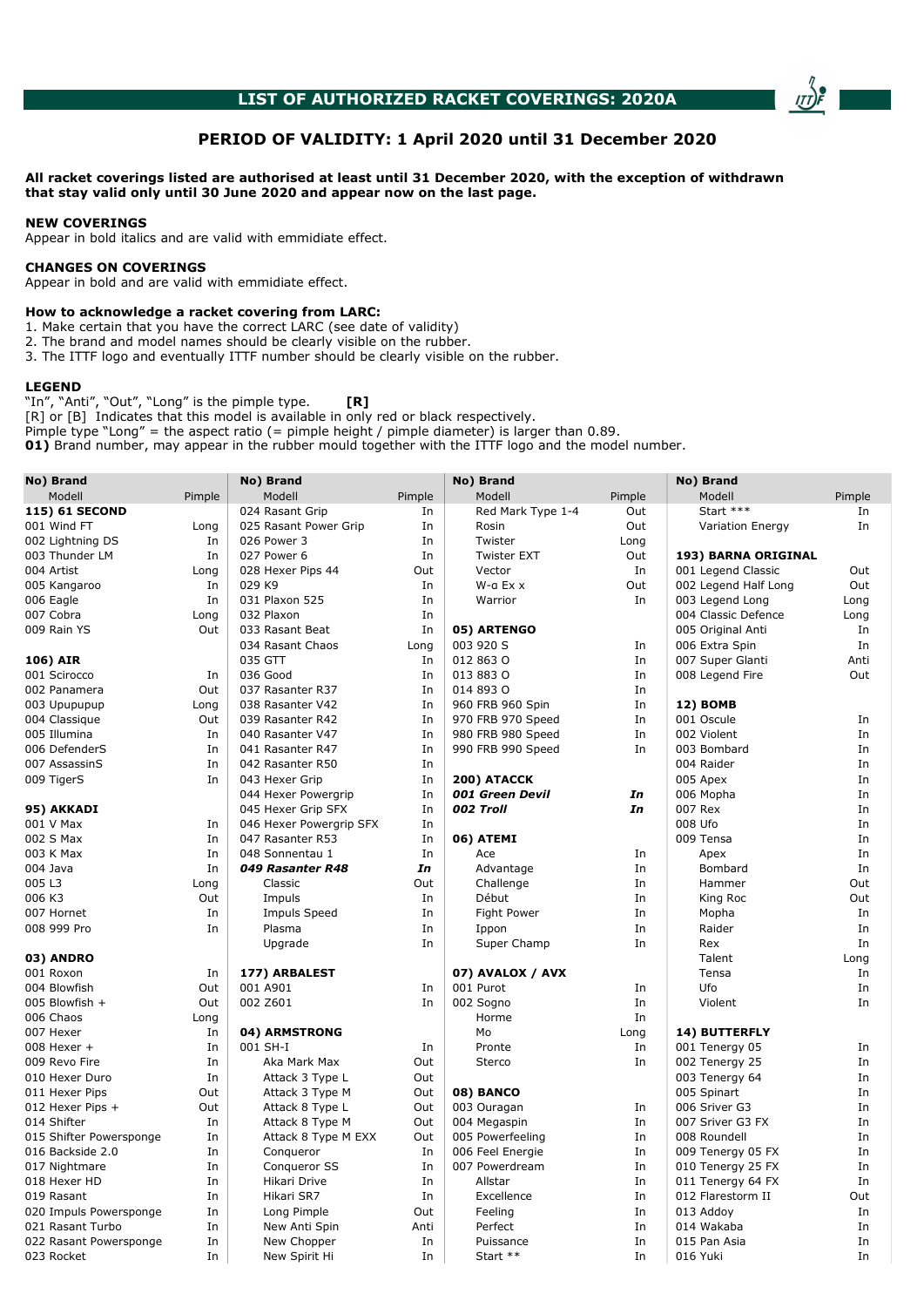|          | No) Brand               |        | No) Brand                     |        | No) Brand                 |        | No) Brand                     |        |
|----------|-------------------------|--------|-------------------------------|--------|---------------------------|--------|-------------------------------|--------|
|          | Modell                  | Pimple | Modell                        | Pimple | Modell                    | Pimple | Modell                        | Pimple |
|          | 017 Dignics             | In     | 021 Target Pro GT             | In     | 164) DERWIND              |        | Solo                          | In     |
|          | 018 Tenergy 80          | In     | 022 Pilot Fast                | In     | 001 Stolz                 | In     | Sonex JP Gold                 | In     |
|          | 019 Largestorm          | Out    | 023 Pilot Sound Power         | In     | 002 Rayhe                 | In     | Twingo                        | In     |
|          | 020 Tenergy 80 FX       | In     | 024 Drive Speed               | In     | 003 Stellar               | In     | Vari-Slick                    | In     |
|          | 021 Lemuria             | In     | 025 Drive Spin                | In     |                           |        | Vario                         | In     |
|          | 022 Bryce Highspeed     | In     | 026 Drive Intens              | In     | 131) DIANCHI              |        | Vario Soft                    | In     |
|          | 023 Impartial XS Out    | Out    | 027 Pilot Pulse               | In     | 003 Dianchi               | In     |                               |        |
|          |                         |        |                               |        |                           |        |                               |        |
|          | 024 Impartial XB        | Out    | 028 Start' Up Evo             | In     |                           |        | 22) DONIER                    |        |
|          | 025 Rozena              | In     | 029 Target Pro XD             | In     | 149) DINGO SWISS          |        | Max                           | In     |
|          | 026 Lagnus              | In     |                               |        | 001 Ding Yi               | Out    | Max Attack                    | In     |
|          | 027 Spryer              | In     | 18) CRACK                     |        | 002 Zik Zak               | Long   | Versus                        | In     |
|          | 028 Dignics 05          | In     | 999                           | In     |                           |        |                               |        |
|          | 029 Dignics 80          | In     | Master                        | In     | <b>21) DONIC</b>          |        | 23) DOUBLE FISH               |        |
|          | 030 Dignics 64          | In     | <b>SP</b>                     | In     | 001 Coppa JO Platin       | In     | 001 A One                     | In     |
|          | 031 Tenergy 05N         | In     | Twister                       | In     | 002 Vario Gold            | In     | 002 FA213                     | In     |
|          | 032 Tenergy 09C         | In     |                               |        | 003 Alligator Def         | Long   | 003 FC218                     | In     |
|          | 033 Tenergy 05 HARD     | In     | 19) DARKER                    |        | 006 Baracuda              | In     | 004 FS232                     | In     |
|          |                         |        |                               |        | 008 Baxster LB            |        |                               |        |
|          | 034 Aibiss              | In     | 001 Turbo 70                  | In     |                           | Out    | 005 FL233                     | In     |
|          | 035 Dignics 09C         | In     | 002 Jayro                     | Long   | 010 Vario Big Slam        | In     | 006 8338                      | In     |
|          | 036 Addov               | In     | 003 Leone                     | In     | 011 Acuda S1              | In     | 007 8484                      | In     |
|          | 037 Wakaba              | In     | 004 Crea                      | Out    | 012 Acuda S2              | In     | 008 1615                      | Long   |
|          | 038 Pan Asia            | In     | 005 Anessis                   | In     | 013 Acuda S3              | In     | 009 815                       | In     |
|          | 039 Yuki                | In     |                               |        | 014 Coppa X1              | In     | 011 830                       | In     |
|          | 040 Magnitude           | Out    | 20) DAWEI                     |        | 015 Coppa X2              | In     | 012 Volant                    | In     |
|          | 041 Tenergy 19          | In     | 2008                          | In     | 016 Coppa X3              | In     | 013 Volant 2                  | In     |
|          | Bryce                   | In     | 388A                          | In     | 019 Waldner Legend        | In     | 014 Volant 3                  | In     |
|          | Bryce FX                | In     | 388A-4                        | In     | 022 Alligator Anti        | Anti   | 015 Athlon 1                  | In     |
|          | <b>Bryce Speed</b>      | In     | 388C-1                        | Out    | 023 Anti Classic          | Anti   | 016 Athlon 2                  | In     |
|          |                         |        |                               |        |                           |        |                               |        |
|          | <b>Bryce Speed FX</b>   | In     | 388D                          | Long   | 024 Acuda S1 Turbo        | In     | 017 Qiji                      | In     |
|          | Challenger Attack       | Out    | 388D-1                        | Long   | 025 Bluefire M1           | In     | 018 DF16                      | Out    |
|          | Feint AG                | Long   | Inspirit                      | In     | 026 Bluefire M2           | In     | 020 DF26                      | Out    |
|          | Feint Long II           | Long   | Saviga                        | In     | 027 Bluefire M3           | In     |                               |        |
|          | Feint Long III          | Long   | Saviga V                      | Long   | 029 Bluefire JP 01        | In     | 24) DOUBLE HAPPINESS/DHS      |        |
|          | Feint-Ox                | Long   |                               |        | 030 Bluefire JP 03        | In     | 001 Hurricane                 | In     |
|          | Feint-Soft              | Long   | <b>189) DECATHLON PONGORI</b> |        | 031 Bluefire KR           | In     | 002 Hurricane II              | In     |
|          | Flextra                 | In     | 001 TTRB 100                  | In     | 032 Bluefire M1 Turbo     | In     | 003 Skyline                   | In     |
|          | Large 44 DX             | Out    | 002 TTRB 100 Spin             | In     | 033 Bluefire JP 01 Turbo  | In     | 004 PF4                       | In     |
|          | Magnitude               | Long   | 003 TTRB 500                  | In     | 034 Bluefire JP 02        | In     | 005 Skyline II                | In     |
|          | Morim                   | In     | 004 TTRB 500 Spin             | In     | 035 Spike P1              | Long   | 006 Skyline III               | In     |
|          | Orthodox-DX,103         | Out    | 005 TTRB 900 All              | In     | 036 Spike P2              | Long   | 009 Memo II                   | In     |
|          |                         |        |                               |        |                           |        |                               |        |
|          | Raystorm                | Out    | 006 TTRB 900 Spin             | In     | 038 Acuda Blue P1         | In     | 010 Memo III                  | In     |
|          | Sapphira                | In     | 007 TTRB 900 Soft             | Out    | 039 Acuda Blue P2         | In     | 011 TNT                       | In     |
|          | Speedy-P.O.             | Out    | 008 TTRB 900 Long             | Long   | 040 Acuda Blue P3         | In     | 012 TNT II                    | In     |
|          | Sriver EL               | In     | 009 TTRB 930 Speed            | In     | 041 Desto F1 Plus         | In     | 013 6512                      | In     |
|          | Sriver FX               | In     |                               |        | 043 Blues T1              | In     | 014 PF 4-1                    | In     |
|          | Sriver L                | In     | 118) DER MATERIALSPEZIALIST   |        | 045 Acuda Blue P1 Turbo   | In     | 015 G 555                     | In     |
|          | Stayer                  | In     | 002 Beast                     | Anti   | 046 Bluefire Big Slam     | In     | 016 G 666                     | In     |
|          | Super Anti              | Anti   | 003 Undertaker                | Long   | 047 Desto F4              | In     | 017 G 777                     | In     |
|          | Tackifire-C             | In     | 004 L.S.D. Long Super Defence | Long   | 048 Slice 40/CD           | In     | 018 G 888                     | In     |
|          | Tackifire-D             | In     | 005 Spinparasite              | Anti   | 049 Bluestorm Z1          | In     | 019 TNT III                   | In     |
|          | Tackifire SP            | In     | 006 B.A.D. Best Anti Def.     | Anti   | 050 Bluestorm Z2          | In     | 020 Magician                  | In     |
|          | Tackiness-C             | In     | 007 Predator                  | Long   | 051 Bluestorm Z3          | In     | 021 Magician II               | In     |
|          | Tackiness-C II          |        |                               |        |                           |        |                               | In     |
|          |                         | In     | 008 Superwall                 | Long   | 052 Bluestorm Z1 Turbo    | In     | 022 Magician III              |        |
|          | Tackiness-D             | In     | 009 Hardcore                  | In     | 053 Bluestorm Z1 Big Slam | In     | 023 Dipper                    | In     |
|          |                         |        | 010 Burnout                   | Out    | 054 L-Meister 44          | Out    | 024 Dipper II                 | In     |
|          | 179) CARLTON            |        | 011 Tenacious Violence        | In     | 055 Blue Grip V1          | In     | 025 Dipper III                | In     |
|          | 001 Vapour Trail R1     | In     | 012 Breakout                  | Out    | 056 Blue Grip R1          | In     | 026 C 7                       | Out    |
|          | 002 Kinesis Xelerate K1 | In     | 013 Transformer               | Anti   | 057 Bluestorm RSM         | In     | 027 C 8                       | Long   |
|          |                         |        | 014 Master-Anti               | Anti   | 058 Bluegrip C1           | In     | 028 Cloud & Fog II            | Long   |
|          | 16) CHAMPION            |        | 015 Killing Defender          | In     | 059 Bluegrip C2           | In     | 029 Cloud & Fog III           | Long   |
| 001 V 7  |                         | In     | 016 Hellcat                   | Out    | *                         | In     | 030 651                       | Out    |
| 002 V 5  |                         | In     | 017 Rebellion                 | Long   | $***$                     | In     | 031 652                       | Out    |
|          | Hexa                    | In     | 018 Diabolic                  | Anti   | ***                       | In     | 032 874                       | Out    |
|          | Khan                    | In     | 019 Shockwave                 | Out    | Akkadi Taichi             | In     | 033 Dragonow                  | Out    |
|          |                         |        | 020 Elimination Extra         | Long   | Alpha-Slick               | In     | 034 Sharping                  | Out    |
|          | 17) CORNILLEAU          |        | 021 Mega-Block                | Anti   | Baxster                   | Out    | 035 Nittaku Hurricane II      | In     |
| $001 *$  |                         |        |                               |        |                           |        |                               |        |
|          |                         | In     | 022 Anti Speed                | Anti   | Coppa                     | In     | 036 Nittaku Hurricane III     | In     |
| $002$ ** |                         | In     | 023 Turtle Twister            | In     | Coppa JO Gold             | In     | 037 Nittaku Hurricane Pro II  | In     |
|          | 003 ***                 | In     | 024 Outkill                   | Out    | Coppa JO Silver           | In     | 038 Nittaku Hurricane Pro III | In     |
|          | 004 ****                | In     | 025 Kamikaze                  | Long   | Coppa Tagora              | In     | 043 Sharping Nittaku          | Out    |
|          | 005 *****               | In     | 026 Reflection                | Anti   | Coppa Tenero              | In     | 044 Nittaku C7                | Out    |
|          | 006 ******              | In     | 027 Firestorm                 | Out    | Desto F1                  | In     | 045 Tin Arc                   | In     |
|          | 013 Drive Style         | In     | 028 Power Pipes               | Out    | Desto F2                  | In     | 046 Tin Arc II                | In     |
|          | 014 Drive Control       | In     | 029 Elite Long                | Long   | Desto F3                  | In     | 047 Tin Arc III               | In     |
|          | 015 Start Up'           | In     | 030 Scandal                   | Anti   | Easy-Slick                | In     | 049 Gold Arc II               | In     |
|          | 016 Pulse Racer         | In     | 031 Störkraft                 | Anti   | Liga                      | In     | 051 Tin Arc 5                 | In     |
|          | 017 Pulse Rider         | In     | 032 Flashback                 | Out    | Piranja FD TEC            | Long   | 052 Nittaku Tin Arc 5         | In     |
|          | 018 Target Ultim        | In     | 033 L.S.D. Extra Long         |        | Quattro                   |        | 053 Cloud & fog               |        |
|          |                         |        |                               | Long   |                           | In     | 054 Hurricane 8               | Long   |
|          | 019 Target Sound        | In     | 034 Hellracer                 | Out    | Quattro A'Conda           | In     |                               | In     |
|          | 020 Target Force        | In     |                               |        | Slice 40                  | In     | 055 Hurricane 9               | In     |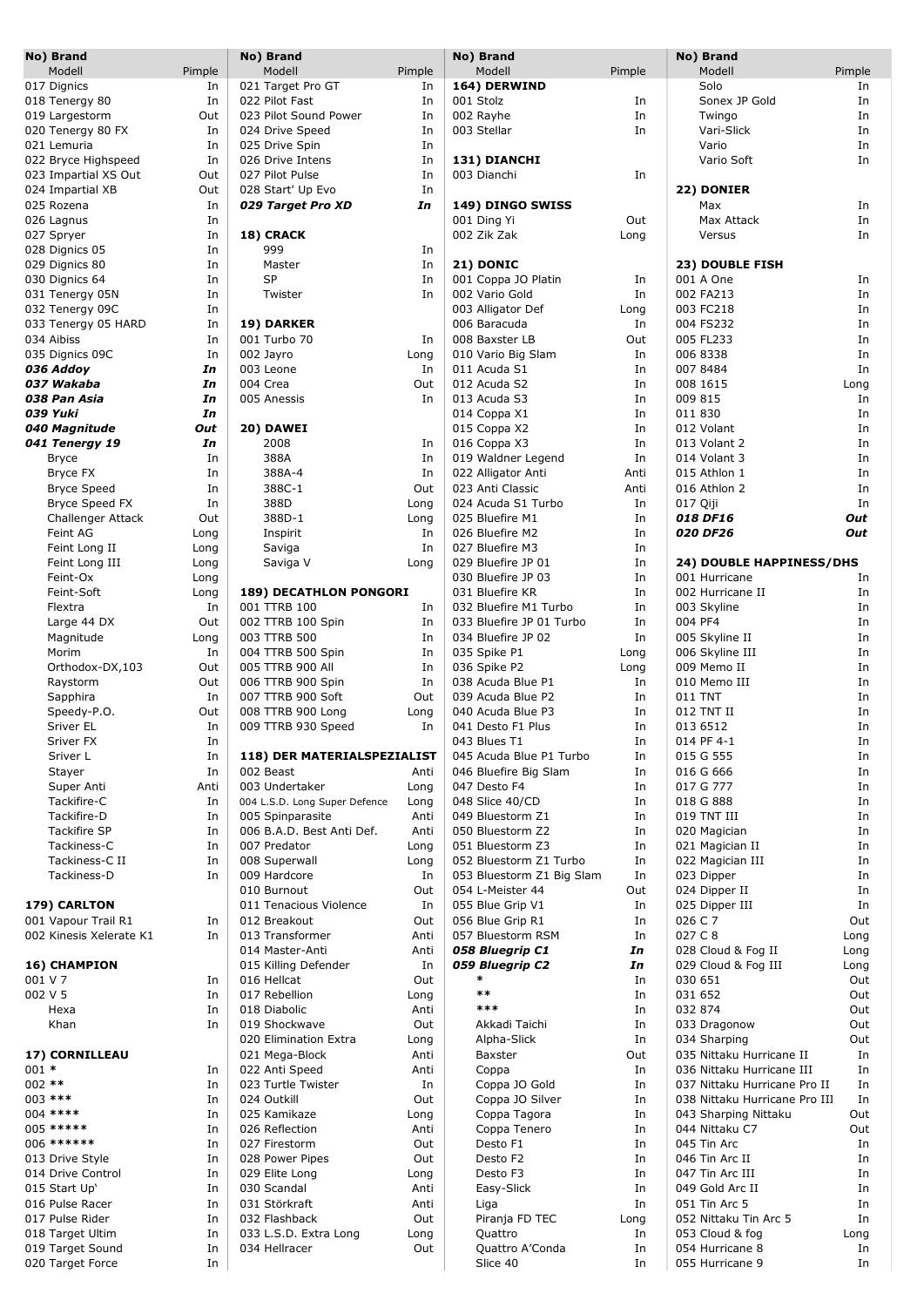| No) Brand                 |        | No) Brand                  |        | No) Brand                    |        | No) Brand              |        |
|---------------------------|--------|----------------------------|--------|------------------------------|--------|------------------------|--------|
| Modell                    | Pimple | Modell                     | Pimple | Modell                       | Pimple | Modell                 | Pimple |
| 056 Gold Arc 5            | In     | 016 Tank II Speed          | Out    | <b>29) GEWO</b>              |        | Ligin                  | In     |
| 057 Gold Arc 8            | In     | 017 Tank III Spin          | Out    | 003 Reflexx                  | In     | Magicwand              | In     |
| 058 Sharping 2            | Out    |                            |        | 004 Thunderball <sup>2</sup> | In     | Prize                  | In     |
|                           |        | 139) FÖERSTER              |        |                              |        |                        |        |
| 108 Hurricane III         | In     |                            |        | 005 Return                   | In     | Taiphoon Gold          | In     |
| Skyline II                | In     | $001 H$ -OF <sup>2</sup>   | In     | 006 Flexxon                  | In     | Tropy                  | In     |
|                           |        | 002 OFF4JET                | In     | 007 Nanoflex                 | In     |                        |        |
| <b>25) DOUBLE POWER</b>   |        | 003 ***                    | In     | 008 Return Pro               | In     | <b>199) GOFES</b>      |        |
| No. 3080                  | In     |                            |        | 009 Hype EL                  | In     | 001 Hera G42           | In     |
|                           |        | 27)FRIENDSHIP              |        | 010 Proton Neo               | In     |                        |        |
| <b>26) DR NEUBAUER</b>    |        | 001 R.I.T.C. 729 - 5       | In     | 011 Hype XT Pro              | In     | 34) GUOQIU             |        |
| 001 Special Defence       | In     | 004 R.I.T.C. 729 - 08      | In     | 012 Hype KR Pro              | In     | 001 Gong Fu            | In     |
| 002 Goliath               | In     | 005 729 105                | Out    | 015 Raver                    | In     | 002 AB In              | In     |
| 003 Monster Classic       |        | 006 729 Battle             | In     | 016 CS Powerspeed            | In     | 003 FF In              | In     |
|                           | Long   |                            |        |                              |        |                        |        |
| 004 Boomerang Classic     | Long   | 007 729 Battle II          | In     | 017 CS Powerspin             | In     | 004 HB In              | In     |
| 005 Gorilla               | Anti   | 008 729 Origin             | In     | 018 Neoflexx                 | In     | 005 MG Long            | Long   |
| 006 Grizzly               | Anti   | 009 729 Aurora             | In     | 019 Nexxus Pro               | In     |                        |        |
| 007 Anti Special          | Anti   | 010 Presto Speed           | In     | 020 Nexxus XT Pro            | In     | 90) HAIFU              |        |
| 008 A - B - S             | Anti   | 011 Presto Spin            | In     | 021 Nexxus EL Pro Hard       | In     | 001 Whale              | In     |
| 009 Fighter               | Long   | 012 Bloom Power            | In     | 022 Nexxus XT Pro Hard       | In     | 002 Shark              | In     |
| 010 Inferno Classic       | Long   | 013 Bloom Spin             | In     | Mega Flex Control            | In     | 003 Penguin            | Out    |
|                           |        | 014 Pando                  | In     | Nano                         | In     | 004 Dolphin            | Out    |
| 011 Desperado             | Long   |                            |        |                              |        |                        |        |
| 012 Terminator #          | Out    | 015 Visnatura              | In     | Target airTEC                | In     | 005 Whale III          | In     |
| 013 Allround Premium      | Long   | 016 729 Battle III         | In     |                              |        | 006 Shark III          | In     |
| 014 Killer                | Out    | 017 563 SP                 | Out    | <b>30) GIANT DRAGON</b>      |        | 007 Pirates 07         | In     |
| 015 Number 1              | Long   | 018 802 SP                 | Out    | 001 Taichi                   | In     | 008 Pirates 08         | In     |
| 016 Viper                 | Long   | 729 Focus                  | In     | 002 Karate                   | In     | 009 Octopus            | Long   |
| 017 Buffalo               | Anti   | 729 Focus II               | In     | 003 Meteorite                | Long   | 010 O. Orca            | In     |
| 018 Power Attack          | Anti   | 729 Focus III              | In     | 004 Giant Long               | Long   | 011 Otariidae          | In     |
|                           |        | 729 High Point             | In     | 005 Allround                 | In     |                        |        |
| 019 Viper Soft            | Long   |                            |        |                              |        |                        |        |
| 020 Aggressor             | Out    | R.I.T.C. 563               | Out    | 006 Guard                    | Anti   | 145) HAITIAN           |        |
| 021 Bison                 | Anti   | R.I.T.C. 563-1             | Out    | 007 Submarine                | In     | 001 Hippocampus Speed  | In     |
| 022 Gangster              | Long   | R.I.T.C. 729               | In     | 008 Topenergy                | In     | 004 Sea Otter          | In     |
| 023 K.O.                  | Out    | R.I.T.C. 729-2             | In     | 009 Superspin G3             | In     | 005 Walrus             | In     |
| 024 Django                | Anti   | R.I.T.C. 729-40H           | In     | 010 Superspin G4             | In     | 006 Sea Dragon         | In     |
| 025 Rhino                 | Anti   | R.I.T.C. 729-40S           | In     | 011 Superveloce V12          | In     |                        |        |
| 026 Nugget                | Out    | R.I.T.C. 729 Cream         | In     | 012 Dragon Talon             | Long   | 35) HALLMARK           |        |
| 027 Desperado 2           | Long   | R.I.T.C. 729 Dr. Evil      | Out    | 013 Snowflake                | Long   | 002 Podium             | In     |
| 028 Tarantula             | Anti   | R.I.T.C. 729 Faster        | In     | 014 Cropcircles              | Long   | 004 Pheonix            | Long   |
|                           |        |                            |        |                              |        |                        |        |
| 029 K.O. Pro              | Out    | R.I.T.C. 729 GeoSpin       | In     | 015 Blast                    | Out    | 005 Friction Special 2 | Long   |
| 030 Pistol 2              | Out    | R.I.T.C. 729 GeoSpin Tacky | In     | 016 612                      | Out    | 006 Green Power        | In     |
| 031 Domination Speed Soft | In     | R.I.T.C. 729 Higher        | In     | 017 Attack Long              | Long   | Frustration            | Long   |
| 032 Trouble Maker         | Long   | R.I.T.C. 729 SP            | In     | 018 Commander                | In     | Half Long              | Out    |
| 033 A-B-S 2               | Anti   | R.I.T.C. 755               | Long   | 019 Storm                    | In     | Magic Pips             | Out    |
| 034 Explosion             | Out    | R.I.T.C. 799               | Out    | 020 Future                   | In     | Mirage                 | Anti   |
| 035 Allround Premium 2    | Long   | R.I.T.C. 802               | Out    | 021 Soft Anti                | In     | Panther                | Out    |
| 036 A-B-S 2 Soft          | Anti   | R.I.T.C. 802-1             | Out    | 022 Peril Anti               | In     | Power Spin             | In     |
| 037 Aggressor Pro         | Out    | R.I.T.C. 802-40            | Out    | 807                          | In     |                        |        |
|                           |        |                            |        | 8086                         |        |                        |        |
| 038 Killer Pro Evo        | Out    | R.I.T.C. 804               | Anti   |                              | In     |                        |        |
| 039 Explosion Pro         | Out    | R.I.T.C. 837               | Long   | 8087                         | In     | <b>194) HEAD</b>       |        |
| 040 Tornado Extreme       | Out    | R.I.T.C. 2000 Tack-Speed   | In     | 8088                         | In     | 001 Pro Strike         | In     |
| 041 Killer Soft           | Out    | Sky-Wing                   | In     | 8228 A                       | Out    |                        |        |
| 042 Aggressor Evo         | Out    | Super 729 FX               | In     | 8228 B                       | In     |                        |        |
| 043 A-B-S 2 Evo           | Anti   |                            |        | Extspeed                     | In     | 36) IMPERIAL           |        |
| Diamant                   | Out    | 167) G.YAP                 |        | Maxspin                      | In     | 001 Factor             | In     |
| Domination                | In     | 001 Vulpe                  | Long   | Superspeed                   | In     | 002 Spinbreaker        | Long   |
| Leopard                   | Out    | 002 Thunder                | In     | Superspin                    | In     | 003 Attack             | In     |
| Pistol                    | Out    | 003 Cyclone                | In     |                              | In     | 004 China              | In     |
|                           |        |                            |        | Superspin G2                 |        |                        |        |
| Tornado Ultra             | Out    | 004 Energy                 | In     |                              |        | 005 Cyber Tacky        | In     |
|                           |        | 005 Storm                  | In     | 31) GKI                      |        | 006 Vector Pro         | Out    |
| 107) DUNLOP               |        |                            |        | 001 Nano Sting               | Long   | China                  | In     |
| 080 Evolution Max         | In     | 28) GAMBLER                |        | 002 Euro Chelonz             | In     | Crash                  | In     |
| 090 Revolution Max        | In     | 004 Sevens                 | In     | 004 ChelonZ HybridZ          | In     | Cyber Tacky            | In     |
| 100 Revolution Max II     | In     | 005 Big Gun                | In     | 005 HybridZ GX               | In     | Force                  | In     |
|                           |        | 006 Burst                  | In     | 006 Hybridz Power            | In     | Rubber 11 20 one       | In     |
| 156) EAKENT               |        | 007 Zero High Gravity      | In     | 007 Superia                  | In     | Rubber 45 20 one       | In     |
| 001 Eiwaz                 | In     | 008 GXS                    | Out    | Euro Jumbo                   | In     | Super Strike           | In     |
|                           |        |                            |        |                              |        |                        |        |
| 003 Rad                   | In     | 009 GXM                    | Out    | Euro Spintec                 | In     | Swift                  | In     |
|                           |        | 010 GXL                    | Long   | Euro XX                      | In     |                        |        |
| 152) EASTFIELD            |        | 011 X3 Diamond             | In     |                              |        |                        |        |
| 001 A-Soft                | In     | 012 Vintage                | Out    | 32) GLOBE                    |        | 147) INZONE            |        |
| 002 A-Pro                 | In     | 013 Nine Ultra Tack        | In     | 001 Mo Wang                  | Long   | 001 Evolve             | In     |
|                           |        | 014 Mech-Tek Predator      | In     | 002 Mo Wang II               | Long   | 002 Progress           | In     |
| 143) EFFORTER             |        | 015 Volt-M                 | In     | 003 888 II                   | Out    | 004 Spin               | In     |
| 007 Diadem                | Anti   | 016 Volt-T                 | In     | 888                          | Out    | 005 Zett               | In     |
|                           |        |                            |        |                              |        |                        |        |
| 008 Number 8              | In     | 4 Kings                    | In     | 889                          | Out    | 006 Accel              | In     |
| 011 Tank Half Long        | Out    | Aces                       | In     | 889-2                        | Out    |                        |        |
| 012 Torpedo               | Out    |                            |        | 979                          | Long   | 157) ITC               |        |
| 013 Hunter                | Out    | 150) GDS                   |        | 999                          | In     | 006 Powercell Ultra    | In     |
| 014 Jewel                 | Long   | 001 Devastator             | In     | 999T                         | In     | 007 Impact             | In     |
| 015 Melody                | Long   | 002 Firework               | In     | Awala                        | In     | 008 Hello              | In     |
|                           |        |                            |        |                              |        |                        |        |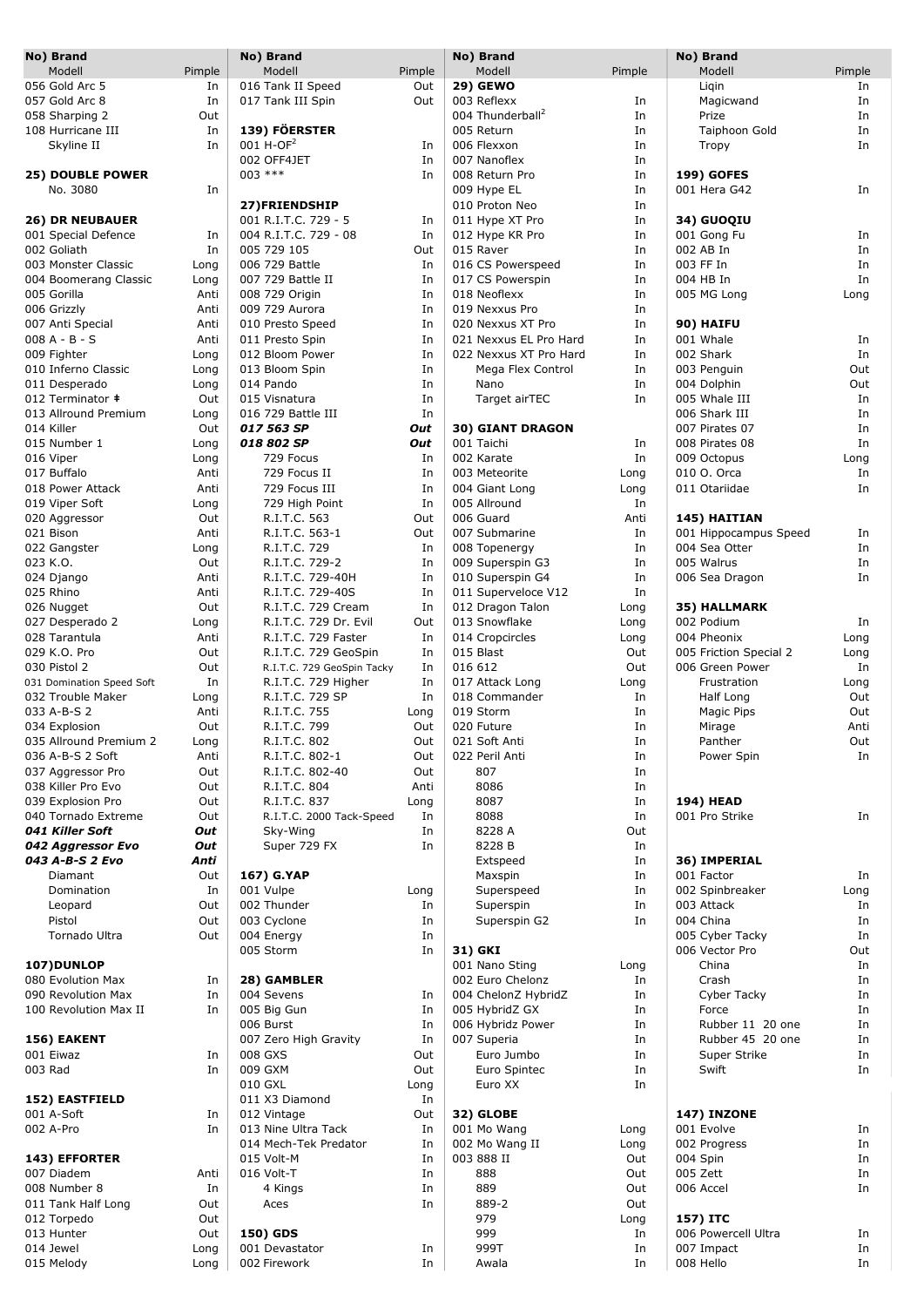| No) Brand                 |            | No) Brand                     |          | No) Brand                            |              | No) Brand                                |           |
|---------------------------|------------|-------------------------------|----------|--------------------------------------|--------------|------------------------------------------|-----------|
| Modell                    | Pimple     | Modell                        | Pimple   | Modell                               | Pimple       | Modell                                   | Pimple    |
| 38) JAPTEC                |            | 198) KBS                      |          | 48) METEOR                           |              | 004 Narucross 44                         | Out       |
| Balance<br>$DL - 01$      | In<br>Long | 001 Assos Power<br>002 Moliva | In<br>In | 575<br>$71 - 1$                      | Long<br>Long | 006 Hammond FA Speed<br>009 Renanos Hold | Out<br>In |
| Experience                | In         | 004 Tarsus Spin               | In       | $71 - 2$                             | Out          | 013 Wallest                              | Long      |
| Performance               | In         | 005 Truva Lp                  | Long     | 813                                  | In           | 015 Fastarc G-1                          | In        |
| Precision                 | In         |                               |          | 835                                  | In           | 016 Fastarc S-1                          | In        |
|                           |            | 44) KINSON                    |          | 845                                  | Long         | 017 Galze                                | In        |
| 40) JOOLA                 |            | Perfect                       | In       | 8512                                 | Long         | 018 Royallarge                           | Out       |
| 002 Shark                 | Long       | Super Spin                    | In       | 9012                                 | Long         | 019 Retora                               | In        |
| 003 Orca                  | Long       |                               |          |                                      |              | 020 Flyatt                               | In        |
| 004 Amy                   | Anti       | <b>45) KOKUTAKU</b>           |          | 49) MILKY WAY                        |              | 021 Pimple Slide                         | Out       |
| 006 Express Ultra         | Out        | BLütenkirsche 868             | In       | 001 Apollo                           | In           | 022 Revspin                              | In        |
| 008 X-Plode               | In         | BLütenkirsche 868 Tokyo       | In       | 002 Sun                              | In           | 023 Jewellarge                           | Out       |
| $011$ Samba +             | In         | Clitter                       | Out      | 003 Moon                             | In           | 024 P 12                                 | In        |
| 013 Rhyzm                 | In         | Spec-V                        | In       | 004 Moon Speed                       | In           | 025 Fastarc C-1                          | In        |
| 014 Upp                   | In         | Spindle                       | In       | 005 MaxTense M. Star                 | In           | 026 Zalt                                 | In        |
| 015 Maxxx                 | In         | Synchron                      | In       | 006 MaxTense E. Moon                 | In           | 027 Alhelg                               | In        |
| 016 Novic                 | In         | Tuple 007                     | In       | 007 Big Dipper                       | In           | 028 Flyatt Spin                          | In        |
| 017 Maxxx-P               | In         | Tuple 007 Taiwan              | In       | 009 Super Kim                        | Long         | 029 Lonfrict                             | Long      |
| 018 Rhyzm-P               | In         | Tuple 110                     | Out      | 010 Qing                             | Long         | 030 Beautry                              | Out       |
| 019 Infinity<br>020 GX 75 | In         | Tuple 119<br>Tuple 911        | Out      | 011 Uranus Poly<br>016 Young         | Out          | 031 Jammin<br>032 DO Knuckle             | In<br>Out |
| 021 4 All                 | In<br>In   |                               | Long     | 017 VIP                              | Long<br>Long | 033 Fastarc P-1                          | In        |
| 022 4 You                 | In         | 110) KTL                      |          | 018 VVIP                             | Long         | 034 Super Do Knuckle                     | Out       |
| 023 Zack                  | In         | 001 Black Power [B]           | In       | 019 Uranus Pro                       | Out          | 035 Factive                              | In        |
| 024 Rhyzm-tech            | In         | 002 Red Diamond [R]           | In       | 022 MaxTense Venus                   | In           | 036 Hammondpower                         | In        |
| 025 Samba 19              | In         | 003 Stranger                  | Long     | 023 MaxTense Earth                   | In           | 037 Hayate 44                            | Out       |
| 026 Samba 27              | In         | 004 Golden Star               | In       | 025 MaxTense Jupiter                 | In           | 038 Do Knuckle44                         | Out       |
| 027 Samba Tech            | In         | 005 Magic Power               | Out      | 955                                  | Long         | 039 Moristo SP AX                        | Out       |
| 028 CWX                   | Long       | 006 Pro XP                    | In       | 9000                                 | In           | 040 RuuKing                              | In        |
| 029 Golden Tango          | In         | 007 Pro XT                    | In       | Mars                                 | In           | 041 Goriki Counter                       | In        |
| 030 Rhyzer 43             | In         | 008 Panther                   | In       | Mercury                              | In           | 042 Goriki Kaisoku                       | In        |
| 031 Axxess                | In         | 009 Falcon                    | In       | Neptune                              | Long         | 043 F-Road                               | In        |
| 032 Rhyzer 48             | In         | 010 Rapid Speed               | In       | Pluto                                | Out          | 044 Radice                               | In        |
| 033 Golden Tango PS       | In         | 011 Rapid Sound               | In       | Saturn                               | In           | 045 Sonic AR                             | Out       |
| 034 Rhyzer Pro 50         | In         | 012 Rapid Soft                | In       |                                      |              | 046 Spintial                             | In        |
| 035 Rhyzer Pro 45         | In         | 013 Recoil                    | In       | 50) MIZUNO                           |              | 047 Sieger PK 50                         | In        |
| 036 Dynaryz ACC           | In         | 014 Rapid Power               | In       | 005 Booster HP                       | Out          | 048 Blastac [B]                          | In        |
| 037 Dynaryz AGR           | In         | 015 Blue Ocean                | In       | 006 Opti                             | In           | 049 Inception                            | In        |
| Anti Topspin Toni Hold    | Anti       | 017 Torrent                   | In       | 007 Rookie                           | In           | 051 Hammond Z2                           | In        |
| Badman                    | Long       |                               |          | 008 GF T48                           | In           | 052 Hammond Z6                           | In        |
| Compass                   | In         | 140) L.D.T.T                  |          | 009 GF T45                           | In           | 053 Specialist X                         | Out       |
| Energy                    | In         | 001 EA777                     | In       | 010 GF T40                           | In           | 054 Blastac [B] III                      | In        |
| Energy X-tra              | In         |                               |          | 012 GF PRO                           | In           | 055 Royalprince                          | Out       |
| Fiesta                    | In         | <b>46) LION</b>               |          | 013 Q3                               | In           | 056 Largeking                            | Out       |
| Mambo                     | In         | 001 Roar                      | In       | 014 Q4                               | In           | Arufeel                                  | In        |
| Mambo H                   | In         | 002 Claw                      | Long     | 015 GF R                             | In           | Best Anti                                | Anti      |
| Octopus                   | Long       | 003 Star                      | In       | 016 Q5                               | In           | Express                                  | Out       |
| Peking                    | In         | 004 2 Stars                   | In       | 019 Q5S                              | In           | Hammond                                  | In        |
| Samba                     | In         | 005 3 Stars                   | In       | 020 Unison+                          | In           | Hammond FA                               | Out       |
| Smart                     | In         | 006 Super 3                   | In       | 021 Q1                               | In           | Hammond Pro a                            | In        |
| Smash                     | In         | 007 5 Stars                   | In       | Booster EV                           | Out          | Japan Original                           | In        |
| Tango Extrem              | In         | 008 Aggressor                 | In       | Booster SA                           | Out          | Magic Carbon                             | In        |
| Tango Ultra               | Out        | 009 Allrounder                | In       | Polaris                              | Out          | Micro                                    | In        |
| Teacher                   | In         | 010 Elite Control             | In       | Unison                               | In           | Moristo 2000                             | In        |
| Thema                     | In         | 011 Rebirth                   | Out      |                                      |              | Moristo 44                               | Out       |
| Topspin                   | In         | 012 Radiant                   | In       | 91) NEOTTEC                          |              | Moristo DF                               | In        |
| Tramp                     | In         | 013 Firearms                  | Out      | 001 Hinomi                           | In           | Moristo LP                               | Long      |
|                           |            | 014 Mantlet                   | Anti     | 002 Iken                             | In           | Moristo LP One                           | Long      |
| <b>41) JUIC</b>           |            | 015 Trapper                   | Long     | 003 Katana                           | In           | Moristo SP                               | Out       |
| 004 Nanospin              | In         | 016 Pavise                    | Anti     | 004 Tokkan                           | Long         | Narucross EX                             | In        |
| 006 Nano Spin II          | In         | 017 Trident                   | In       | 005 Maxima In                        | In           | <b>Nodias</b>                            | In        |
| 011 Patisuma V            | Out        | International                 | In       | 006 Enkei In                         | In           | Pimplemini                               | Out       |
| 999                       | In         | Scirocco                      | In       | 007 X5                               | In           | Pimplemini One                           | Out       |
| 999 Elite                 | In         | SS 800                        | In       |                                      |              | Refoma                                   | In        |
| Dany V                    | In         | Typhoon                       | In       | <b>94) NEXY</b>                      |              | Renanos                                  | In        |
| DrivaSmash                | In         | XA 900                        | In       | 002 Kairos                           | Out          | Screw                                    | Long      |
| Driva Smash Ultima        | In         |                               |          | 003 Chaos                            | Long         | Screw One                                | Long      |
| Leggy R                   | Long       | <b>158) LOKI</b>              |          | 005 Karis                            | In           | Specialist Chikara                       | Out       |
| Masterspin                | Out        | 002 GTX                       | In       |                                      |              | Specialist One                           | Out       |
| Neo Anti                  | Anti       | 003 TIII Paragon              | In       | 53) NIMATSU                          |              | Specialist Soft                          | Out       |
| Offense                   | Out        | 004 80                        | In       | 002 Zerberus                         | Long         | Specialist Soft HS                       | Out       |
| Scramble                  | In         | 005 Rxton I                   | In       | Hurricane                            | In           | Super Large                              | Out       |
| SpinSpiel                 | In         | 006 Rxton III                 | In       | Pegasus                              | In           |                                          |           |
|                           |            | 007 Rxton V                   | In       | Scorpion                             | In           | <b>148) NOZOMI</b>                       |           |
| 43) KILLERSPIN            |            | 008 Arthur Asia               | In       | Spinfighter ***                      | In           | 001 Kateru                               | In        |
| 002 Fortissimo            | In         | 009 Arthur Europe             | In       | XX5                                  | In           | 002 Kateru JP                            | In        |
| Nitrx-4Z                  | In         | 180) METAL TT                 |          |                                      |              | 003 Kateru world Stage                   | In        |
|                           |            | 001 Death                     | Long     | 54) NITTAKU<br>003 Specialist Hibiki | Out          | 004 Kateru Super Nova                    | In        |
|                           |            |                               |          |                                      |              |                                          |           |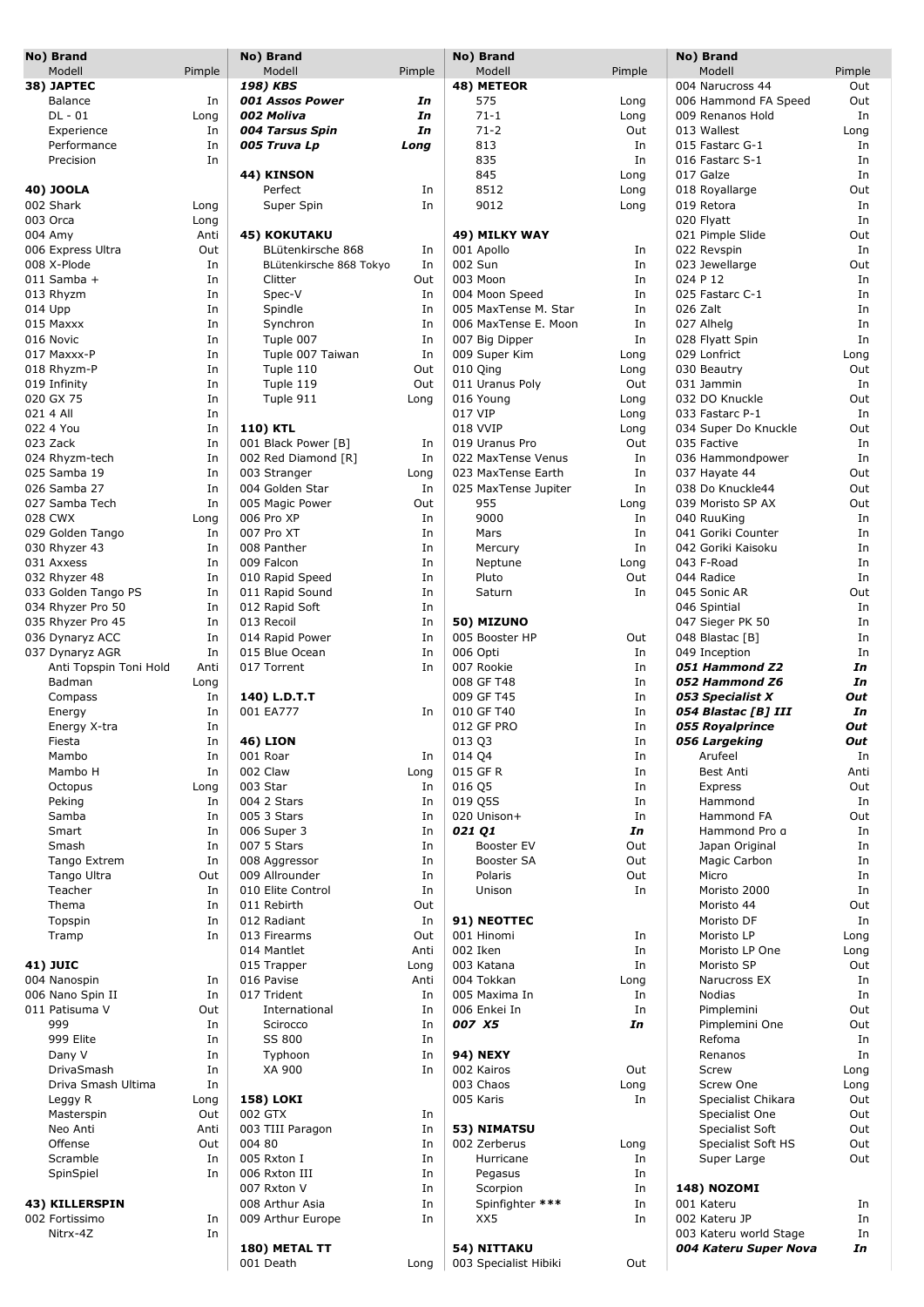| No) Brand                      |          | No) Brand                   |             | No) Brand                                |              | No) Brand                     |          |
|--------------------------------|----------|-----------------------------|-------------|------------------------------------------|--------------|-------------------------------|----------|
| Modell                         | Pimple   | Modell                      | Pimple      | Modell                                   | Pimple       | Modell                        | Pimple   |
| <b>55) PALIO</b>               |          | 016 Pistol Racket           | In          | 009 Tec                                  | In           | Evo                           | In       |
| 001 Macro ERA                  | In       | 017 DZ Dizzy                | Long        | 010 Super                                | In           | Future                        | In       |
| 002 Conqueror                  | In       | 020 Gear Hyper              | In          | 011 Power Drive                          | In           | Innova                        | In       |
| 003 Flying Dragon              | Out      | 021 Target National         | In          | 012 All Round                            | In           | Innova Premium                | In       |
| 004 Power Dragon<br>005 Thor's | Out      | 130) SAUER & TRÖGER         |             | 013 Thunder Spin Plus<br>014 Robust      | In<br>In     | Innova Ultra Light            | In<br>In |
| 006 Blit'z                     | In<br>In | 001 Hellfire                | Long        | 015 Star X                               | In           | Magic<br>Magna                | In       |
| 007 The Way                    | In       | 002 Secret Flow             | In          | 016 Control                              | In           | Mendo                         | In       |
| 008 Aeolus                     | In       | 003 Easy P                  | Long        | Ninja Attack                             | In           | Mendo Energy                  | In       |
| AK47                           | In       | 004 Hass                    | Out         | Ninja Fire                               | In           | Mendo MP                      | In       |
| Amigo                          | In       | 005 Zargus                  | Out         |                                          |              | Neos                          | In       |
| CJ8000                         | In       | 006 Hipster                 | Out         | 196) START LINE                          |              | Neos Sound                    | In       |
| <b>CK531A</b>                  | Long     | 007 Schmerz                 | Long        | 001 Expert Energy                        | In           | Neos Tacky                    | In       |
| Drunken Dragon                 | In       | 008 Super Stop              | Anti        |                                          |              | Premium                       | In       |
| <b>Emperor Dragon</b>          | In       | 009 Hellfire-X              | Long        | 121) STARWOOD                            |              | Radical                       | Out      |
| Hadou                          | In       |                             |             | 001 Speed                                | In           | Royal                         | Out      |
| Hidden Dragon                  | In       | 113) SAVIGA                 |             | 002 Spin                                 | In           |                               |          |
| HK1997                         | In       | 001 Turbo                   | In          | 003 Power                                | In           | <b>188) SUKE</b>              |          |
| Macro                          | In       | 002 Fantasy                 | Long        | 004 Alfa 3                               | Long         | 002 Phgntom                   | In       |
| Macro Pro                      | In       | 003 27                      | Long        | 005 Bravo                                | Out          |                               |          |
| Wildish Dragon                 | In       | 004 Se7en Swing Sync        | Out         | 007 Bravo 8                              | Out          | 69) SUNFLEX                   |          |
| WP1013                         | Out      | 005 Monster 77              | Long        | 008 Naruwan                              | In           | 001 Expert Xonox              | In       |
|                                |          | 006 Superspeed 777          | In          |                                          |              | 002 Expert Zeno               | In       |
| 170) PERIODMAKING              |          |                             |             | 68) STIGA                                |              | 003 Anti Loop                 | Anti     |
| 001 Firedrake                  | In       | 63) SCHILDKRÖT              |             | 002 Boost TC                             | In           | 004 Ice Breaker               | Long     |
| 004 Zebra                      | Long     | Avantgarde ***              | In          | 003 Boost TS                             | In           | 005 Samurai                   | In       |
|                                |          | Champion *****              | In          | 006 Magna TC II                          | In           | 006 Mandarin                  | In       |
| 163) PIMPLEPARK                |          | Elite                       | In          | 007 Magna TS II                          | In           | 007 Taipan                    | In       |
| 001 Wobbler                    | Long     | Energy                      | In          | 008 Calibra LT                           | In           | 008 Shogun                    | In       |
| 002 Cluster                    | Long     | Jade                        | In          | 009 Calibra LT Sound                     | In           | 009 Mikado                    | In       |
| 003 Epos                       | In       | Prestige                    | In          | 010 Power LT                             | In           | 010 Mogul                     | In       |
| 004 Tenaxx                     | In       | Spinmax                     | In          | 011 S                                    | In           | 011 Sun-Power                 | In       |
|                                |          |                             |             | 012 S1                                   | In           | 012 Sun-Control               | In       |
| 58) PRASIDHA                   |          | <b>133) SKITT</b>           |             | 013 S2                                   | In           | 013 AF50                      | In       |
| 002 Titan                      | In       | 001 Aconda                  | In          | 014 S3                                   | In           | 014 BZ60                      | In       |
| 003 Long 1615                  | Long     | 002 Uno                     | In          | 015 S4                                   | In           | 015 Dr. Freeze                | Anti     |
| 004 Master                     | In       | 003 Aconda Power            | In          | 016 S5                                   | In           | 016 Zenith                    | In       |
| 830                            | In       |                             |             | 017 Calibra LT Plus                      | In           | AF 50                         | In       |
| Action                         | Out      | 166) SOULSPIN               |             | 018 Calibra LT Spin                      | In           | <b>BZ 60</b>                  | In       |
| Frankfurt                      | In       | 001 Project Sixteen         | In          | 019 Magna TX                             | In           | Mandarin                      | In       |
| Long-A                         | Long     | 002 Project Sixteen ST      | In          | 020 Calibra Tour S                       | In           | Mikado                        | In       |
| Osaka                          | In       |                             |             | 021 Calibra Tour M                       | In           | Mogul                         | In       |
| Tokyo                          | In       | 195) SPINLAB                |             | 022 Calibra Tour H                       | In           | Samurai                       | In       |
| Twister 8338                   | In       | 001 Vortex                  | Anti        | 023 Airoc S                              | In           | Shogun                        | In       |
|                                |          |                             |             | 024 Airoc M                              | In           | Sun-Control                   | In       |
| 181) PROIDEAL                  |          | 108) SPINLORD               |             | 025 Airoc Astro S                        | In           | Sun-Power                     | In       |
| 001 Magician I                 | Long     | 001 Marder                  | In          | 026 Airoc Astro M                        | In           | Taipan                        | In       |
| 002 Magician II                | Long     | 002 Tiger                   | In          | 027 Genesis M                            | In           |                               |          |
|                                |          | 003 Adler                   | In          | 028 Genesis S                            | In           | 174) SUNNYSIX                 |          |
| 60) REACTOR                    |          | 004 Zeitgeist               | Long        | 029 Mantra S                             | In           | 001 Sunny3                    | In       |
| 001 Mirage                     | Out      | 005 Stachelfeuer            | Long        | 030 Mantra M                             | In           | 002 Gust                      | In       |
| 002 Rafale                     | Out      | 006 Dornenglanz             | Long        | 031 Mantra H                             | In           | 003 Sunny7                    | In       |
| 003 Pioneer                    | Out      | 007 Irbis                   | In          | 033 Genesis II Spin S                    | In           |                               |          |
| 005 Corbor<br>006 Tornado      | In<br>In | 008 Blitzschlag<br>009 Degu | Long        | 034 Genesis II Spin M<br>035 Vertical 20 | In           | <b>70) SWORD</b><br>001 Break |          |
| 007 Ckylin                     | In       | 010 Feuerstich              | Out<br>Long | 036 Vertical 55                          | Long<br>Long | 005 Maze                      | In<br>In |
| 008 Thunder                    | In       | 011 Waran                   | Out         | 037 Horizontal 20                        | Long         | 007 Flute                     | In       |
|                                |          | 012 Sternenfall             | Long        | 038 Horizontal 55                        | Long         | 008 Paladin II                | In       |
| 61) RUCANOR                    |          | 013 Agenda                  | Long        | 039 Magnify LB                           | Out          | 010 Long Can                  | Out      |
| 001 Competition                | In       | 014 Keiler                  | Out         | 040 Asteria S                            | In           | 012 Dance                     | Out      |
| Mogi Ura                       | In       | 015 Dornenglanz II          | Long        | 041 Symmetry                             | Out          | 013 Zeus                      | In       |
| Orient                         | In       | 016 Gipfelsturm             | Out         | 042 Star                                 | In           | 015 Ares                      | In       |
| <b>TTB-150</b>                 | In       | 017 Sandwind                | Anti        | 043 Star*                                | In           | 016 Venom                     | Long     |
|                                |          | 018 Ozelot                  | In          | 044 Star**                               | In           | 2000-F                        | In       |
|                                |          | 019 Strahlkraft             | Long        | 045 Star***                              | In           | Hero                          | In       |
| 87) SAN - EI                   |          | 020 Tanuki                  | In          | 046 Star****                             | In           | King                          | In       |
| 001 Taipan                     | In       | 021 Gigant                  | Anti        | 047 Star*****                            | In           | RG                            | In       |
|                                |          | 022 ORKan                   | Out         | 048 DNA Pro S                            | In           |                               |          |
|                                |          | 023 Wyvern                  | Out         | 049 DNA Pro M                            | In           |                               |          |
| 62) SANWEI                     |          | 024 Leviathan               | Long        | 050 DNA Pro H                            | In           | <b>190) TAGRO</b>             |          |
| 001 Target                     | In       | 025 Quokka                  | Anti        | 051 DNA Future M                         | In           | 001 Chimera                   | In       |
| 003 Gears                      | In       | 026 Nashorn                 | Out         | Almana                                   | In           | 002 Victor LB-1               | Out      |
| 005 Ghost                      | Out      |                             |             | Almana Sound                             | In           | 003 Victor LB-2               | Out      |
| 006 Code                       | Long     | 67) STAG                    |             | Carbo                                    | In           |                               |          |
| 007 T88 Taiji                  | In       | 002 Peter Karlsson Training | In          | Carbo MC                                 | In           |                               |          |
| 008 T88                        | In       | 004 Championship            | In          | Carbo Sound                              | In           | 72) TECNOPRO                  |          |
| 009 T88 - I                    | In       | 005 International           | In          | Chop & Drive                             | In           | Competition                   | In       |
| 010 T88 - II                   | In       | 006 Power Drive Plus        | In          | Clippa                                   | Out          | Expert                        | In       |
| 011 T88 - III                  | In       | 007 Official                | In          | Cobra 2000                               | In           | Supercom                      | In       |
| 015 Target Pro 40+             | In       | 008 Peter Karlsson Gen-II   | In          | Energy Absorber                          | Anti         | Tournament                    | In       |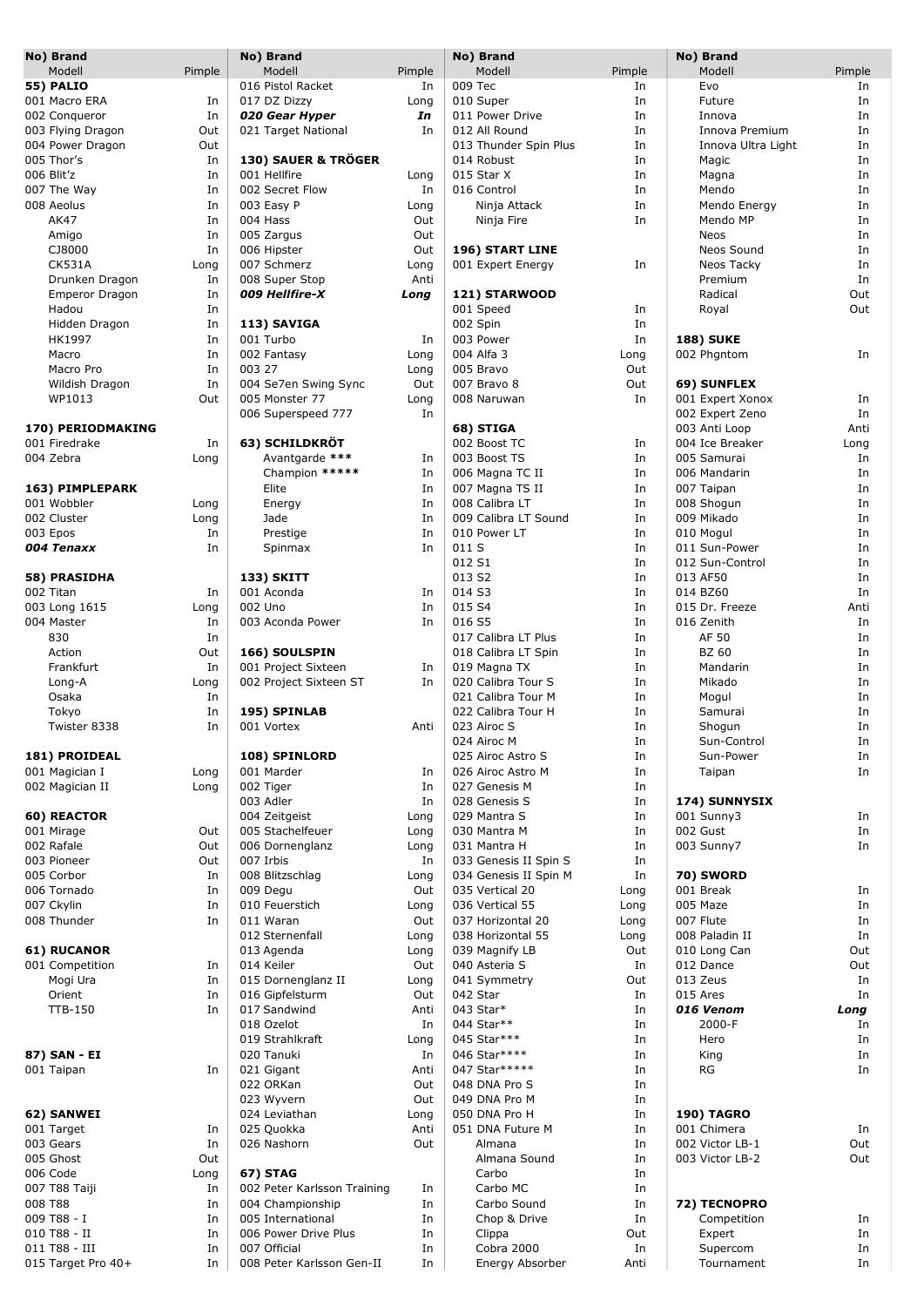| No) Brand                 |           | No) Brand                         |            | No) Brand                                 |          | No) Brand                       |              |
|---------------------------|-----------|-----------------------------------|------------|-------------------------------------------|----------|---------------------------------|--------------|
| Modell                    | Pimple    | Modell                            | Pimple     | Modell                                    | Pimple   | Modell                          | Pimple       |
| 178) THE PIMPLEHOLICS     |           | 003 TCORE ACE2                    | In         | $005 \text{ VO} > 102$                    | Out      | 050 Vega Europe DF              | In           |
| 001 Jengking              | Long      | 004 TCORE Master X                | In         | 006 V > 01                                | In       | 051 Vega Asia DF                | In           |
| 002 Puroo                 | Out       | 005 TCORE Master V                | In         | $007 V > 01$ Limber                       | In       | 054 Omega V Elite               | In           |
| 003 Vetcong               | Long      |                                   |            | $008 V > 01$ Stiff                        | In       | 055 Vega Intro                  | In           |
|                           |           | 75) TONI HOLD                     |            | 009 VS > 402 Limber                       | In       | 056 Omega VII Pro               | In           |
| 151) THE WORLD CONNECT    |           | Anti Topspin New 40               | Anti       | 010 VS > 402 Double Extra                 | In       | 057 Omega VII Europe            | In           |
| 002 Speed Star            | In        |                                   |            | $011 V > 15$ Extra                        | In       | 058 Omega VII Asia              | In           |
| 003 Spin Star             | In        | 76) TSP                           |            | $012 V > 15$ Limber<br>$013 V > 15$ Stiff | In<br>In | 059 Omega VII Tour              | In           |
|                           |           | 001 Curl P-H<br>004 Grandy        | Long<br>In | $014 \text{ VO} > 103$                    | Out      | 060 Vega Tour<br>061 Oza        | In<br>In     |
| 74) TIBHAR<br>001 Sinus   | In        | 005 Agrit                         | In         | $015$ VJ $> 07$ Regular                   | In       | 062 Omega VII Hyper             | In           |
| 002 Grass Flex            | Out       | 006 Agrit Speed                   | In         | $016$ VJ $> 07$ Limber                    | In       | 063 Vega X                      | In           |
| 003 Grass Ultra           | Long      | 007 Rise                          | In         | $017 \text{ V}$ > 07 Stiff                | In       | 064 Omega VII China Guang       | In           |
| 005 Genius                | In        | 008 Rise Speed                    | In         | 018 VJC > 07 Sticky Extra                 | In       | 065 Omega VII China Ying        | In           |
| 006 Nianmor               | In        | 009 Curl P-4                      | Long       | 019 V > 11                                | In       | 066 Sigma IV                    | In           |
| 007 Aurus                 | In        | 010 Spin Magic                    | Out        | 020 V > 03                                | In       | 067 Sigma V                     | In           |
| 008 Grip - S              | In        | 011 Ventus Speed                  | In         | 028 TRIPLE Regular                        | In       | Omega II                        | In           |
| 009 Genius +              | In        | 012 Ventus Spin                   | In         | 029 TRIPLE Extra                          | In       | Omega III                       | In           |
| 010 Mythik                | Long      | 013 Ventus Soft                   | In         | 030 TRIPLE Double Extra                   | In       | Yanus - DF                      | In           |
| 012 Evolution FX - P      | In        | 014 Regalis Red                   | In         | 044 Giant-V                               | In       |                                 |              |
| 013 Evolution MX - P      | In        | 015 Regalis Blue                  | In         |                                           |          | 81) XUSHAOFA                    |              |
| 014 Grip - S Europe       | In        | 016 Spectol Red                   | Out        | <b>187) VOLLO</b>                         |          | 001 999 LSZ                     | In           |
| 015 1Q                    | In        | 017 Spectol Blue                  | Out        | 001 Impulse***                            | In       | 002 999 ZCD                     | In           |
| 016 50                    | In        | 018 Spinpips Red                  | Out        |                                           |          |                                 |              |
| 017 Evolution EL-P        | In        | 019 Spinpips Blue                 | Out        | 176) WINNEY                               |          | 82) YAPING                      |              |
| 018 Evolution MX-S        | In        | 020 Gambit                        | In         | 001 T7                                    | In       | 139                             | In           |
| $0195Q +$                 | In        | 021 Ventus Basic                  | In         | 002 N7                                    | In       |                                 |              |
| 020 Volcano +             | In        | 022 Super Ventus                  | In         | 005 C5                                    | Long     | 83) YASAKA                      |              |
| 021 Quantum               | In        | 730                               | In         |                                           |          | 002 Pryde 30                    | In           |
| 022 Nimbus                | In        | Curl P-1 R                        | Long       | 78) WINNING                               |          | 003 Xtend LB                    | Out          |
| 023 Hybrid K-1            | In        | Curl P-2                          | Out        | 001 Mad X                                 | In       | 007 Rakza 7                     | In           |
| 024 Crazy Bull            | In        | Curl P-3                          | Long       | 002 NP Long                               | Long     | 008 Rakza 9                     | In           |
| 025 Evolution EL-S        | In        | Curl P-3a R                       | Long       | 003 NP-Grass                              | Long     | 009 Rakza 7 Soft                | In           |
| 026 Evolution FX-S        | In        | Giant                             | In         | 004 G-Wave                                | In       | 011 Mark V HPS                  | In           |
| 027 Beluga                | In        | L Catcher                         | Out        | Friendship 729 Super TSS                  | In       | 012 Mark V HPS Soft             | In           |
| 028 Tacky Power           | In        | Milli Tall II                     | Out        | King Power Komann                         | In       | 013 Rakza PO                    | Out          |
| 029 Aurus Prime           | In        | Miracle                           | Out        | $NP - 1$                                  | Out      | 016 Xtend SD                    | In           |
| 030 Aurus Select          | In        | Spectol                           | Out        | $NP - 2$                                  | Out      | 017 Spinate                     | Out          |
| 031 Quantum X             | In        | Summit                            | In         | $NP - 6$                                  | Out      | 018 RakzaX                      | In           |
| 032 Speedy Soft XD        | Out       | Super Spinpips                    | Out        | $NP - 8$                                  | Out      | 019 RakzaX Soft                 | In           |
| 033 Hybrid K1 Pro         | In        | Tarbit                            | In         |                                           |          | 020 Rising Dragon               | In           |
| 034 Hybrid K2             | In        | $T - Rex$                         | In         | 79) XIOM                                  |          | 022 Elfrark                     | Out          |
| 035 Speedster             | In        | Triple                            | In         | 002 Zeta                                  | In       | 023 Elfrark OX                  | Out          |
| 036 Space<br>037 MX-K     | In<br>In  | Tyranno                           | Out<br>In  | 003 Omega IV<br>007 Sigma III             | In       | 024 Shining Dragon<br>025 Valmo | In           |
| 038 Speedy Soft D.tecS XD | Out       | UQ<br>X's                         | In         | 008 Vega Europe                           | In<br>In | 026 Rigan                       | In<br>In     |
| 039 Quantum X Pro         | In        | $X's F-1$                         | In         | 009 Vega Asia                             | In       | 027 Xtend GP                    | In           |
| 040 Hybrid K1 J           | In        |                                   |            | 011 Zava 1                                | Out      | 028 Rigan Spin                  | In           |
| 041 Game                  | In        | 96) TUTTLE                        |            | 012 Vega Pro                              | In       | 029 Thunder Dragon              | In           |
| 042 Evolution MX-D        | In        | 001 Beijing                       | In         | 013 Vega Elite                            | In       | 030 Hovering Dragon             | In           |
| 043 Infinity MX-P         | In        | 002 World No. 1                   | In         | 014 Tau I                                 | In       | 031 Psych Dragon                | In           |
| 044 Infinity MX-S         | In        | 004 LV                            | In         | 015 Tau II                                | In       | 032 Bold Dragon                 | In           |
| 045 Lightning             | In        | 005 888                           | In         | 017 Omega IV Pro                          | In       | 033 Rakza Z                     | In           |
| 046 Lava                  | In        | 006 Spring-3B                     | In         | 018 Omega IV Asia                         | In       | Anti Power                      | Anti         |
| 047 Hybrid K3             | In        | 007 Summer-3C                     | Out        | 019 Omega IV Europe                       | In       | $A-1-2A-1$                      | Out          |
| 048 Play                  | In        | 008 Autumn-3D                     | Long       | 020 Omega IV Elite                        | In       | $A-1-2A-2$                      | Out          |
| Dang                      | In        | 009 Winter-3E                     | Out        | 023 Vega China VH                         | In       | Cobalt a                        | Out          |
| Ellen                     | Anti      | 010 Prevention Arc                | Anti       | 024 Vega China VM                         | In       | Cobalt X1                       | Out          |
| Extra Long                | Long      | 011 A 380 Sky                     | In         | 025 Zava II                               | Out      | Cobalt X2                       | Out          |
| Grass                     | Long      | 012 2013 Positive Energy          | In         | 028 Omega II                              | In       | Mark V                          | In           |
| Grass D. TecS             | Long      | 013 2015 Good                     | In         | 029 Omega III                             | In       | Mark V AD                       | In           |
| Learn Spin                | In        | 014 2018 VIP                      | In         | 030 Sigma II Europe                       | In       | Mark V GPS                      | In           |
| Legend                    | In        | 015 55A                           | In         | 031 Musa I                                | In       | Mark V $M^2$                    | In           |
| Nimbus                    | In        | 016 66B                           | In         | 032 Musa II                               | In       | Mark V XS                       | In           |
| Norm                      | In        | 017 South Pole                    | In         | 033 Vega Japan                            | In       | Original Soft                   | In           |
| Phantom                   | In        | 018 North Pole                    | In         | 034 Sigma II Pro                          | In       | Original                        | Out          |
| Rapid                     | In        | 019 President G20                 | In         | 035 Omega V Tour                          | In       | Original A-1                    | Out          |
| Rapid D. TecS             | In        |                                   |            | 036 Omega V Pro                           | In       | Original A-2                    | Out          |
| Rapid Soft                | In        | 85) V 3 TEC                       |            | 037 Vega SPO                              | Out      | Original Extra                  | In           |
| Serie 2000<br>Speedy Soft | In<br>Out | Spin Attack X3<br>Fast Control S1 | In<br>In   | 038 MUV° Prospin<br>039 MUV° Eurospin     | In<br>In | Phantom 007<br>Phantom 008      | Long         |
| Speedy Soft D. TecS       | Out       | Power Drive Y5                    | In         | 040 MUV° Hyspin                           | In       | Phantom 009                     | Long         |
| Speedy Spin               | In        |                                   |            | 041 MUV° Vspin                            | In       | Phantom $0011 \infty$           | Long         |
| Speedy Spin Premium       | In        | <b>123) VALOR</b>                 |            | 042 Omega V Asia                          | In       | Phantom 0012 $\infty$           | Long<br>Long |
| Super Defense 40          | In        | 001 Premier                       | Out        | 043 Omega V Europe                        | In       | Top $12$                        | In           |
| Vari Spin                 | In        |                                   |            | 045 Musa III                              | In       | Vision                          | In           |
| Vari Spin D. TecS         | In        | 117) VICTAS                       |            | 046 Vega LPO                              | Long     | V Stage                         | In           |
|                           |           | $001 \text{ VO} > 101$            | Out        | 047 Vega DEF                              | In       | Wallie                          | In           |
| 169) TMOUNT               |           | 002 VLB $>$ 301                   | Out        | 048 Omega IIx                             | In       | Xtend                           | In           |
| 002 TCORE ACE1            | In        | 003 VS > 401                      | In         | 049 Musa III China                        | In       | Xtend HS                        | In           |
|                           |           |                                   |            |                                           |          |                                 |              |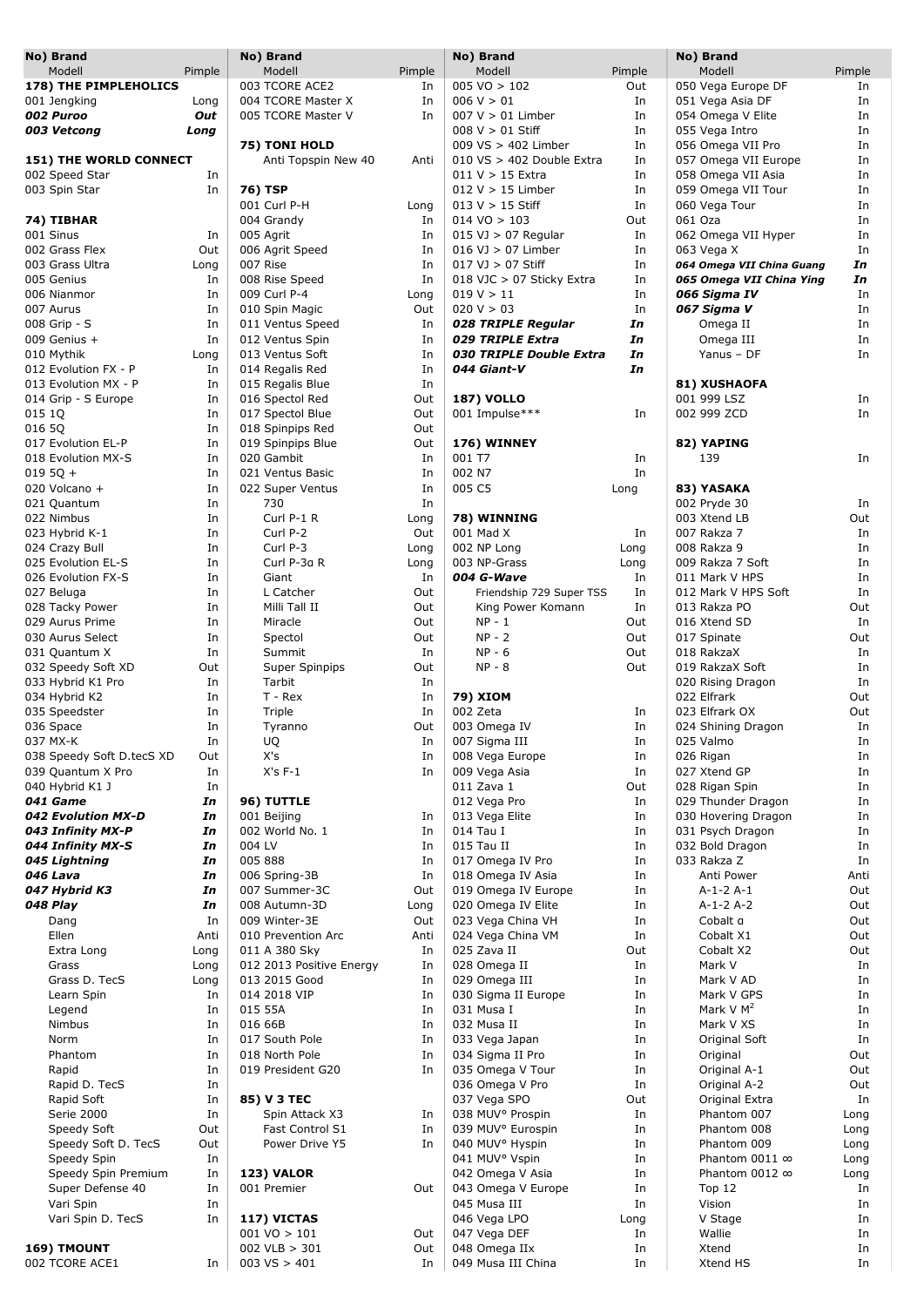| No) Brand                         |                     | No) Brand |        | No) Brand |        | No) Brand |        |
|-----------------------------------|---------------------|-----------|--------|-----------|--------|-----------|--------|
| Modell                            | Pimple              | Modell    | Pimple | Modell    | Pimple | Modell    | Pimple |
| 84) YASHIMA<br>Competition XR3000 | ${\rm In}$          |           |        |           |        |           |        |
| Upper Spin                        | In                  |           |        |           |        |           |        |
| competition XR 7                  |                     |           |        |           |        |           |        |
| XX <sub>3</sub>                   | ${\rm In}$          |           |        |           |        |           |        |
| XX 5                              | ${\rm In}$          |           |        |           |        |           |        |
| 173) YINGZHIJIE                   |                     |           |        |           |        |           |        |
| $001 V-1$                         | $\operatorname{In}$ |           |        |           |        |           |        |
| 002 V-2                           | ${\rm In}$          |           |        |           |        |           |        |
| 003 V-3                           | ${\rm In}$          |           |        |           |        |           |        |
| 006 Deas                          | ${\rm In}$          |           |        |           |        |           |        |
| 007 Masterpiece                   | ${\rm In}$          |           |        |           |        |           |        |
|                                   |                     |           |        |           |        |           |        |
| <b>END</b>                        |                     |           |        |           |        |           |        |
|                                   |                     |           |        |           |        |           |        |
|                                   |                     |           |        |           |        |           |        |
|                                   |                     |           |        |           |        |           |        |
|                                   |                     |           |        |           |        |           |        |
|                                   |                     |           |        |           |        |           |        |
|                                   |                     |           |        |           |        |           |        |
|                                   |                     |           |        |           |        |           |        |
|                                   |                     |           |        |           |        |           |        |
|                                   |                     |           |        |           |        |           |        |
|                                   |                     |           |        |           |        |           |        |
|                                   |                     |           |        |           |        |           |        |
|                                   |                     |           |        |           |        |           |        |
|                                   |                     |           |        |           |        |           |        |
|                                   |                     |           |        |           |        |           |        |
|                                   |                     |           |        |           |        |           |        |
|                                   |                     |           |        |           |        |           |        |
|                                   |                     |           |        |           |        |           |        |
|                                   |                     |           |        |           |        |           |        |
|                                   |                     |           |        |           |        |           |        |
|                                   |                     |           |        |           |        |           |        |
|                                   |                     |           |        |           |        |           |        |
|                                   |                     |           |        |           |        |           |        |
|                                   |                     |           |        |           |        |           |        |
|                                   |                     |           |        |           |        |           |        |
|                                   |                     |           |        |           |        |           |        |
|                                   |                     |           |        |           |        |           |        |
|                                   |                     |           |        |           |        |           |        |
|                                   |                     |           |        |           |        |           |        |
|                                   |                     |           |        |           |        |           |        |
|                                   |                     |           |        |           |        |           |        |
|                                   |                     |           |        |           |        |           |        |
|                                   |                     |           |        |           |        |           |        |
|                                   |                     |           |        |           |        |           |        |
|                                   |                     |           |        |           |        |           |        |
|                                   |                     |           |        |           |        |           |        |
|                                   |                     |           |        |           |        |           |        |
|                                   |                     |           |        |           |        |           |        |
|                                   |                     |           |        |           |        |           |        |
|                                   |                     |           |        |           |        |           |        |
|                                   |                     |           |        |           |        |           |        |
|                                   |                     |           |        |           |        |           |        |
|                                   |                     |           |        |           |        |           |        |
|                                   |                     |           |        |           |        |           |        |
|                                   |                     |           |        |           |        |           |        |
|                                   |                     |           |        |           |        |           |        |
|                                   |                     |           |        |           |        |           |        |
|                                   |                     |           |        |           |        |           |        |
|                                   |                     |           |        |           |        |           |        |
|                                   |                     |           |        |           |        |           |        |
|                                   |                     |           |        |           |        |           |        |
|                                   |                     |           |        |           |        |           |        |
|                                   |                     |           |        |           |        |           |        |